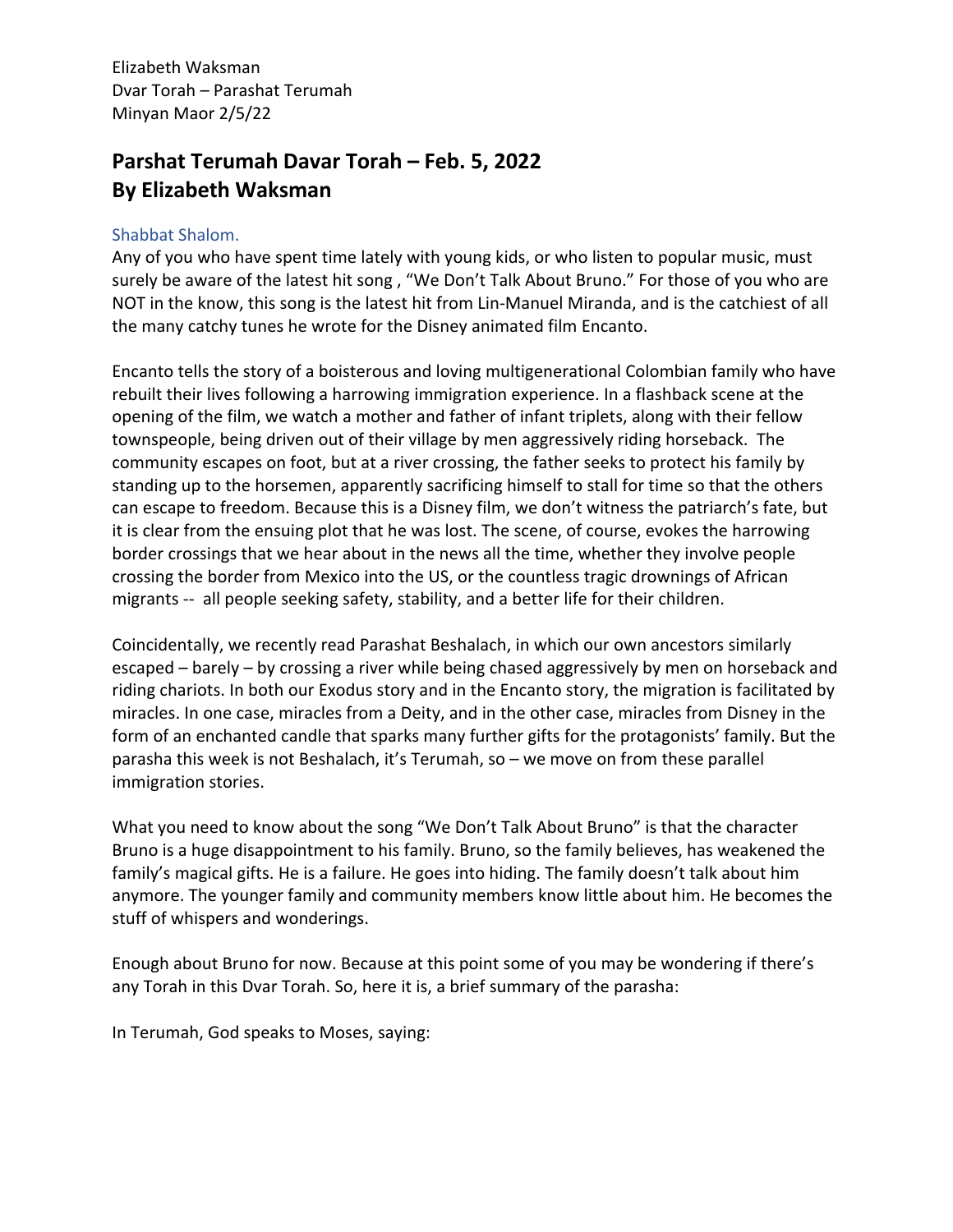Tell the Israelite דַּבֵּר אֶל־בְּנֵי יִשְׂרַאֶל וְיִקְחוּ־לֵי תִּרוּמַה מֵאֵת בַּל־אִישׂ אֲשֶׁר יִדְּבֵבּוּ לִבּוֹ תִּקְחוּ אֶת־תְּרוּמֶתֶי: people to bring Me gifts; you shall accept gifts for Me from every person whose heart so moves him.

:מתְּרוּמֵ֫ה אשִׁר תִּקְחוּ מאִתְּם זהב ובסף וּנחֹשִׁת And these are the gifts that you shall accept from them: gold, silver, and copper;

:וּתְבֵלֶת וְאַרְגְּמֵן וְתוֹלֵעַת שַׁנֵי וְשֵׁשׁ וְעָזִּים blue, purple, and crimson yarns, fine linen, goats' hair;

The list continues with items such as precious stones for the Ephod (breastplate worn by the high priest), oil for the menorah, incense, spices, and so forth. God goes on to say:

:וַעֲשׂוּ לֵי מִקְדָּשׁ וְשָׁבַנִתְּי בִּתוֹבֵם And let them (the Israelites) make Me a sanctuary that I may dwell among them.

ּמַטְּבָּ֫וָ תַּבְנֵית כַּל־כֵּלֵיו וְבֵן תַּעֲשָׂוּ׃ {ס} [אַ πַבְּבֵית הַמְּשִׁבַּן וְאֶת תַּבְנֵית כַּל־כֵּלֵיו וְבֵן תַּעֲשָׂוּ׃ {ס you—the pattern of the Tabernacle and the pattern of all its furnishings—so shall you make it.

יִעָּשִׁוּ אֵרְוֹן עֵצֵי שִׁמֶּים אַמָּמַ֫חָ וָחֵצִי הָמָה וָחֵצִי קִמָּה וָחֵצִי קֹמָתְוֹ׃ They shall make an ark of acacia wood, two and a half cubits long, a cubit and a half wide, and a cubit and a half high.

ּוֹצִפִּיהַ עָׂהוֹר מְבֵּיִת וּמִחְוּץ תִּצַפֵּ֣נּוּ וְעָשֶׂיתָ עָלֵ֣יו זֵר זָהָ֑ב סָבֵיב׃ Overlay it with pure gold—overlay it inside and out—and make upon it a gold molding round about.

The entire remainder of the parasha deals with the materials and measurements for the building of the Mishkan, the temporary portable temple that was used in the desert and some form of which continued to be used until the building of the Temple in Jerusalem several hundred years later. To be honest, although one can envision the splendor of the Mishkan, especially amidst the harshness of desert living, the parasha is not that interesting to me. It reads like a set of Lego instructions, if we measured things in cubits, with pieces were made of cedar and acacia wood instead of brightly colored plastic bricks. BTW, between my Encanto reference and the Lego reference, if you don't already know my family, here is where I share that we have a 10 year old at home, and you can guess how he's spent a lot of his time during the pandemic.

Anyway, there is one line at the beginning of the parasha that I'd like to highlight, and contrast with this week's Haftarah portion.

:יַחֲיָה אֵל־מֹשֵׁה לֵאמִׂר The LORD spoke to Moses, saying: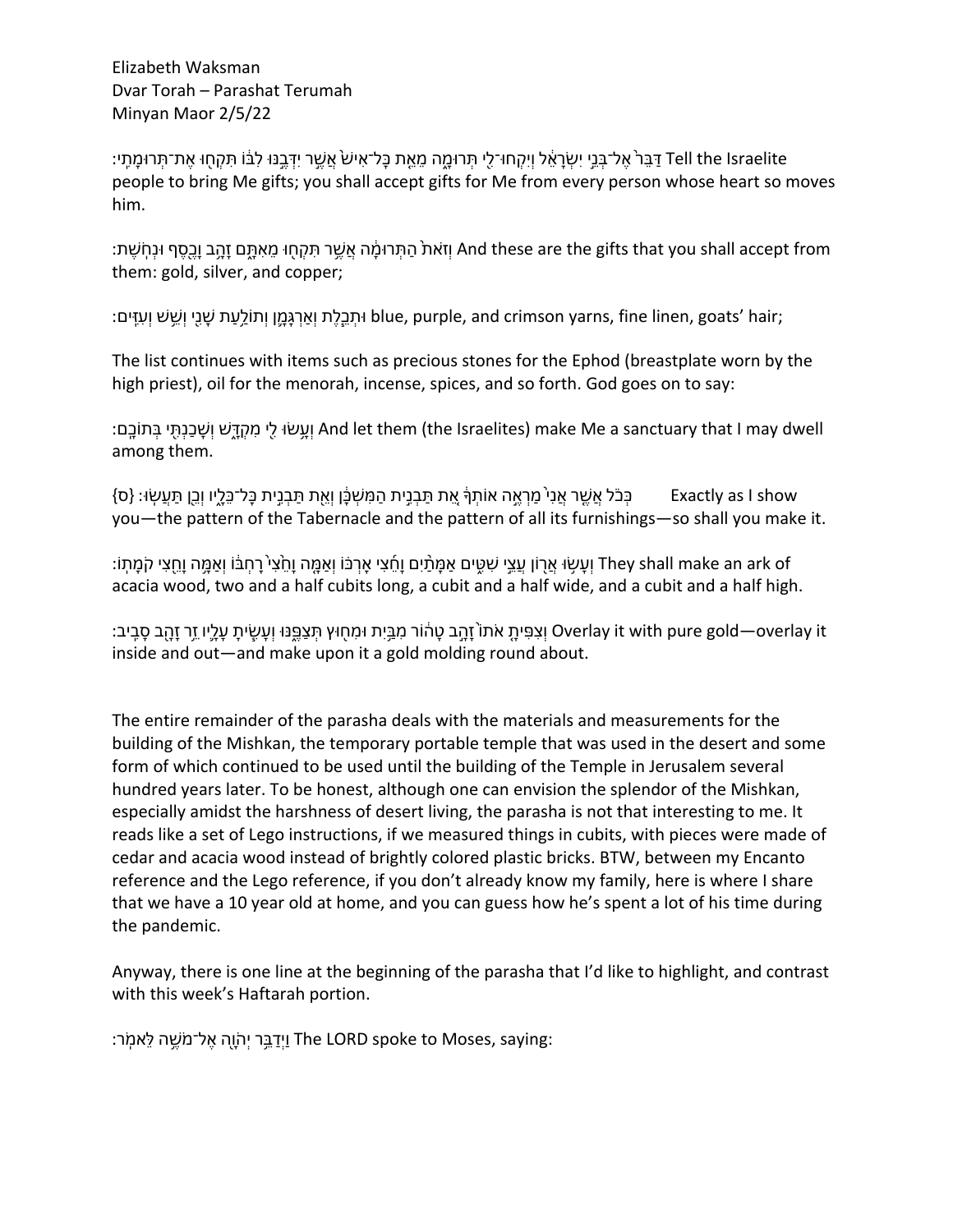Tell the Israelite דַּבֵּרֹ אֱל־בָּנֵי יִשְׂרַאֵ֫ל וְיִקְחוּ־לֵי תִּרוּמֵה מֵאֵת בַּל־אִישׂ אֲשֶׁר יִדְּבֵנּוּ לְבוֹ תִּקְחוּ אֶת־תְּרוּמֶתֶי: people to bring Me gifts; you shall accept gifts for Me from every person whose heart so moves him.

This is a lovely line – the idea being that Israelites were to bring gifts for the building of the Mishkan "as their hearts so moved them." The construction project would be reliant on the generosity of spirit coming from the people. No imposition of a tax, nothing obligatory. This strikes me as part of the holiness of the Mishkan. The communal effort.

Standing in contrast is the haftarah we read today, which describes the process through which King Solomon built the Temple in Jerusalem.

יָּשׁ: Ning Solomon imposed forced labor on וַ<sup>נְ</sup>עַל הָמֱלֵךְ שְׁלֹמֶה מֵס מִכְּל־יִשְׂרַאֵל וַיָּהֵי הַמַּ֫ס שְׁלֹשֵׁים אֱלֵף אֵישׁ: all Israel; the levy came to 30,000 men.

ַיְיִשְׁלָחֵם לְבָנוֹנַה עֱשֶׂרֵת אֱלָפֵים בַּחֲדֵשׁ חֲלִיפוֹת חִדֵשׁ יְהִיוּ בַלְבָנוֹן שְׁבֵיִם חֲדַשִׁים בְּבֵיתוֹ וַאֲדֹנִירֵם עַל־ }ס }הַמַּֽ׃ס He sent them to Lebanon in shifts of 10,000 a month: they would spend one month in Lebanon and two months at home. Adoniram was in charge of the forced labor.

יֵהִי לִשְׁלֹמֶה שִׁבְעִים אֵלְרָ נֹשֵׂא סַבֲל וּשְׁמֹנֵים אֵלֵף חֹצֵב בָּהֵר: Solomon also had 70,000 porters and 80,000 quarriers in the hills,

ַּלְבָדָ מִשָּׂיֵ•ִי הַנִּצָּבֵים לִשְׁלֹמֹה אֲשֶׁר עַל־הַמְּלַאבֶּׁה שְׁלְשֶׁת אֲלַפֵים וּשְׁלְשׁ מֵאָוֹת הַרֹדֵים בַּעַּם הַעֹשִׂים }ס }בַּמְּלָכאָֽ׃ה apart from Solomon's 3,300 officials who were in charge of the work and supervised the gangs doing the work.

ַיְוַצֵּו הַמֶּלֵךְ וַיַּסָּעוֹּ אֲבַנָים גִּדֹלֹוֹת אֲבַנֵים יִקְרֵוֹת לִיסֵד הַבַּיִת אַבְנֵי גֵזִית [

ַיְוֵהֵי בְשָׁמוֹנֵים שֶׁנֵה וְאַרְבֵּע מֵאָוֹת שָׁנָה לְצֵאת בְּנֵי־יִשְׂרָאֱל מֶאֱרֵץ־מִצְרָּיִם בַּשָּׁנָָה הָרְבִיעִית בִּחְדֵשׁ זָו הִוּא הַחְדֵשׁ th the four hundred and eightieth year after the הַשֵּׁנִי לִמְלְךָּ שְׁלֹמָה עֲל־יִשְׂרַאֱל וַיִּבֵּן הַבֵּיִת לַיהֹוֵה: Israelites left the land of Egypt, in the month of Ziv—that is, the second month—in the fourth year of his reign over Israel, Solomon began to build the House of the LORD.

So, why the forced labor? It isn't as if Solomon lacked the loyalty of the people, or the prosperity. Just before the section about the building of the Temple, we read:

ּוּשָׁלֹמֹה הָיֶה מוֹשֵׁל בְּבָל־הַמַּמְלָבּוֹת מִן־הַנָּהָרֹ אֱרֶץ פִּלְשָׁתִּ֫ים וְעַדְ גִּבְוּל מִצְרֶיִם מַגְּשֵׁים מִנְחֱה וְעֹבְדֶים אֱת־שָׁלֹמָה ַּ בַּל־ימי חײו: {פ

Solomon's rule extended over all the kingdoms from the Euphrates to the land of the Philistines and the boundary of Egypt. They brought Solomon tribute and were subject to him all his life.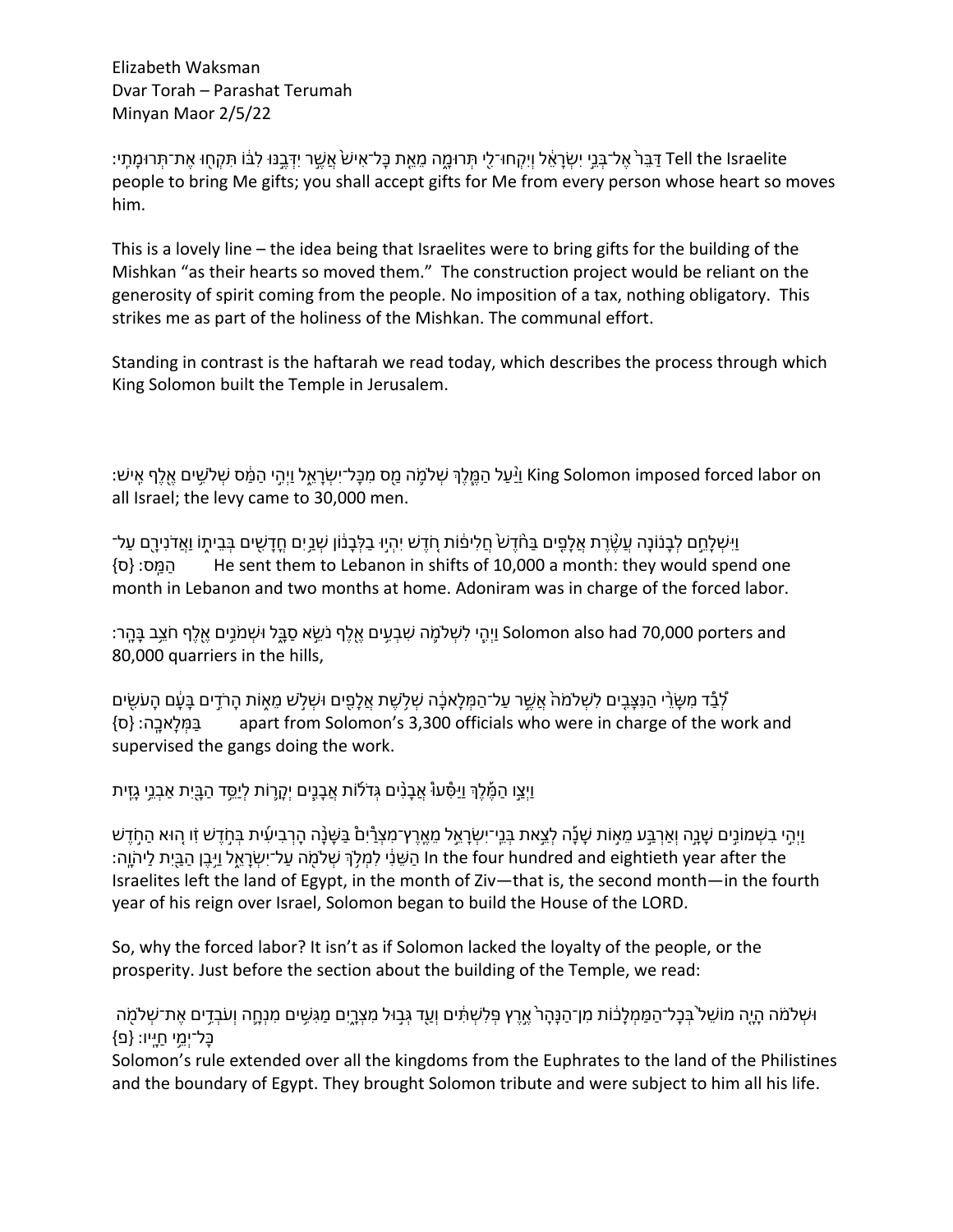יֵהֵי לֵחֲם־שָׁלֹמֵה לְיוֹם אֶחֲד שִׁלֹשִׁים בֹּר<sup>ָ</sup> סֹלֵת וְשָׁשִּׁים בִּר קַמֶּח; 'solomon's daily provisions consisted of 30 *kor*s of semolina, and 60 *kor*s of [ordinary] flour,

,10 fattened oxen שֵׁשַׂרָה בַקָר בְּרָאִים וְעֶשְׂרֵים בַּקֶר רְעִי וּמֵאַה צְאון לְבָדָ מֵאֵיֵּל וּצָבִי ווחָמוּר וּבַרְבַּרֵים אֲבוּסִים: 20 pasture-fed oxen, and 100 sheep and goats, besides deer and gazelles, roebucks and <sup>a</sup>Exact *meaning of Heb. uncertain.*fatted geese.-a

ّ For he הַי־הוֹא רֹדֵה l בִּבַל־עֵבֶר הַנַּה מִתִּפְסַח וְעַד־עַזֵּה בִּבַל־מַלְבֵי עֵבֶר הַנַּה רְוֹשַׁלוֹם הֵיַה לַוֹ מִכַּל־עַבַרֵיו מִסֶּבֵיב: controlled the whole region west of the Euphrates—all the kings west of the Euphrates, from Tiphsah to Gaza—and he had peace on all his borders round about.

 the All ָל לֵ֜אָרְשִׂיְו הָ֨דוּהְי ֩בֶשֵׁ֩יַּו ׃הֽ ֹמ•ְשׁ יֵ֥מְי ל֖ ֹכּ עַבָ֑שׁ רֵ֣אְבּ־דַעְו ןָ֖דִּמ וֹ֔תָנֵאְתּ תַחַ֣תְו ֙וֹנְפַגּ תַחַ֤תּ שׁיִ֣א חַטֶ֗ב }ס{ days of Solomon, Judah and Israel from Dan to Beer-sheba dwelt in safety, everyone under his own vine and under his own fig tree.

So: These were peaceful times, economic conditions were good. Solomon's subjects generously paid tribute to the king with gifts of grain, animals, etc. You've got to wonder how the people reacted to the imposition of forced labor to build the magnificent Temple with all its many cubits. To this reader, the process just doesn't feel as holy. It's not a community project. This is no Amish barn-raising.

It makes me feel even worse to read in some prior pesukim that building the Temple was based on an international trade deal that Solomon made with King Hiram up in Lebanon, buying his cedars. Solomon sends word to Hiram:

"Please, then, give orders for cedars to be cut for me in Lebanon. My servants will work with yours, and I will pay you any wages you may ask for your servants; for as you know, there is none among us who knows how to cut timber like the Sidonians."

Super: Solomon is offering any wages Hiram demands for his servants, while his own Israelite people are conscripted labor. Some of our commentators try to explain away the ickiness here by saying things like cutting down the cedars of Lebanon wasn't really hard work but rather Omanut – artistry or skilled craftsmanship. Honestly, the bending over backwards to explain something distasteful in our history makes me feel even worse.

But let me ask you this. When you think about the Temple in Jerusalem, our Beit Hamikdash, where we now weep at the Western Wall – do any of you think about conscripted labor? Do our sages and commentators contrast the building of the Mishkan from Terumot (donations) brought from the heart vs the building of the Holy Temple on the backs of conscripted labor? No, of course not. Why? Because just like in Encanto, we don't talk about Bruno.